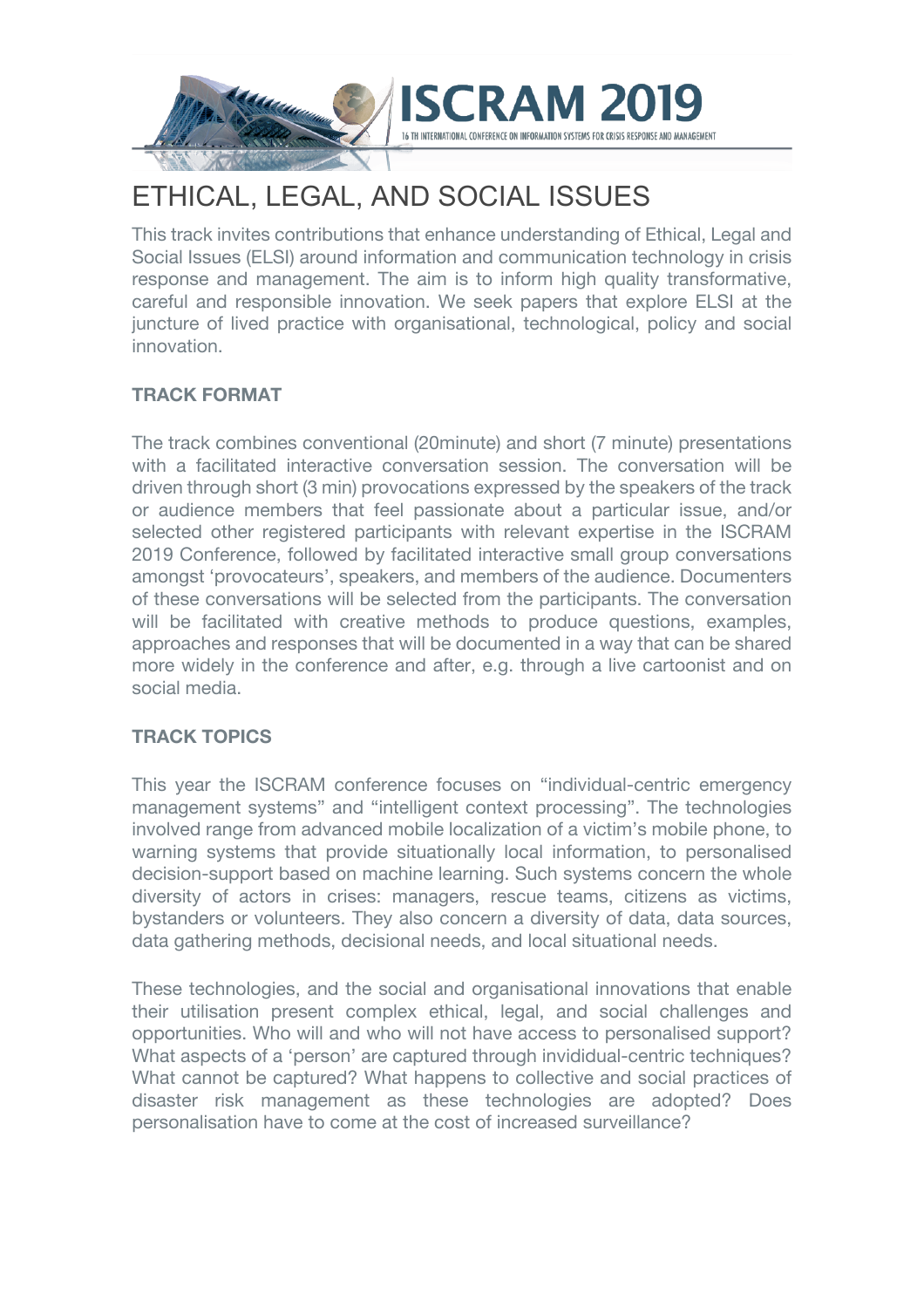



As practitioners, humanitarian organisations, and citizens seek IT that can support diverse needs and actors in ways that enable more effective crisis management in a turbulent age, it is important that the design of IT tools critically, carefully and creatively considers ethical, legal and social issues. What innovative solutions are needed to make the most of the potential of individualcentric techniques, and avoid negative unintended consequences?

We invite papers that bring ELSI challenges and opportunities to life. Papers may address questions of responsibility, liability, privacy, power relations, exclusion, accessibility or any other relevant themes. They can critically assess broader issues such as what makes good disaster IT, who has the power to determine that, or how to address unintentional bias in the design of such complex systems, they can present in-depth studies of examples, or outline innovative responses to ELSI.

We welcome papers from academic, designer and practitioner perspectives. We value a range of contributions from critical discussions of ethical tensions to direct experiences and points of view.

Some questions, among others, this panel considers are:

- Who is personalization for?
- If disasters strike the poorest the hardest, what kind of personalization is available to them? Is it going to make disaster risk management more unequal?
- What are the implications of profiling different types of user to provide them with a personalised services?
- What kind of data or knowledge should be included?
- § How much data needs to be processed to enable such personalisation or contextual information?
- § What surveillance will these systems bring?
- Is the ethical use of such technology an individual, an organisational, or an institutional responsibility? What about liability? What responsibilities do designers have?
- **How might it be possible to address inclusivity/accessibility and unintentional** bias in intelligent system design?
- How do users consent or execute their rights as a data subject?
- Whose definition of disaster or emergency is being used in the design details?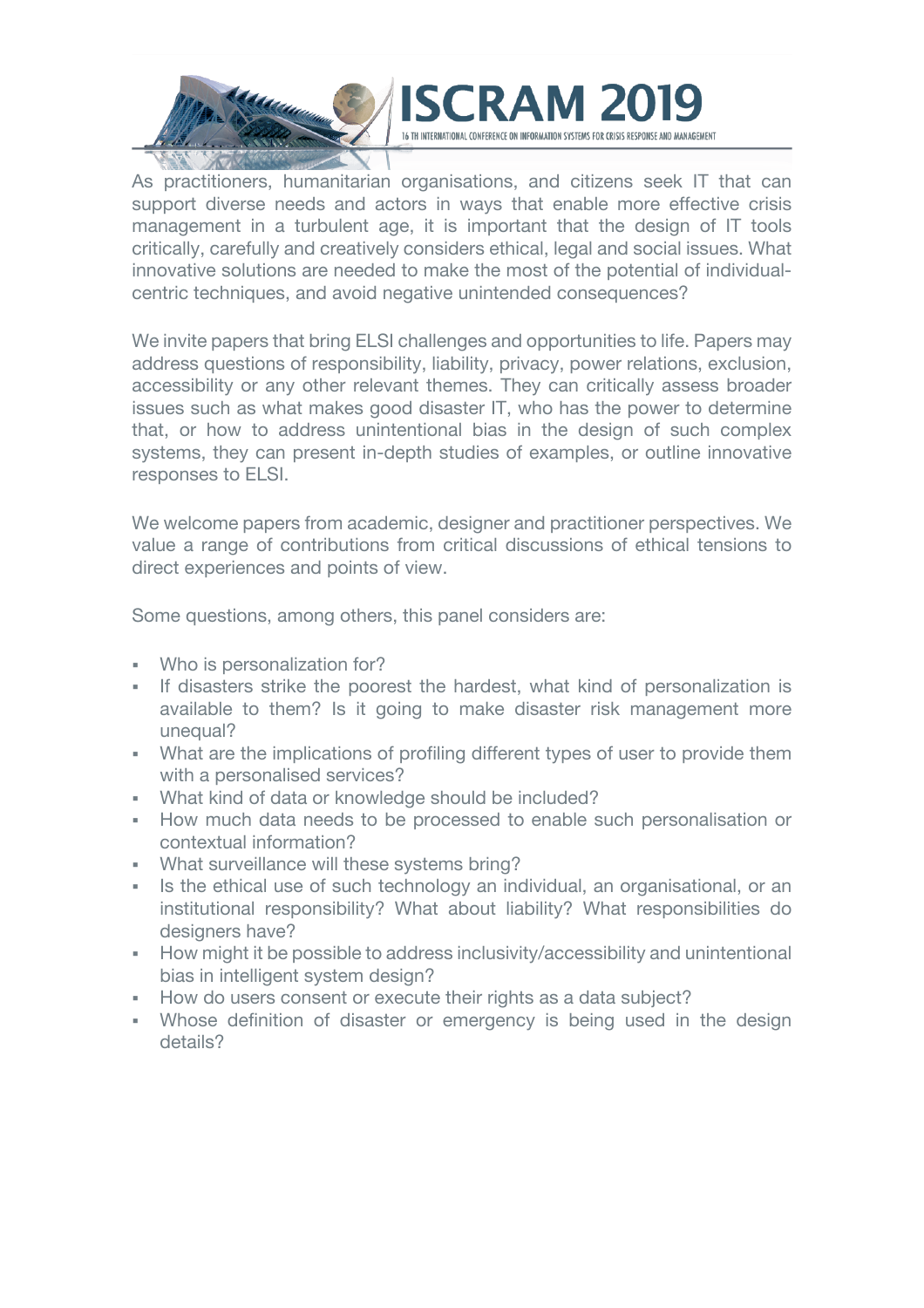

## **TRACK CO-CHAIRS**

The track chairs involved in the ELSI track are all experienced track chairs and they have been involved in the ELSI track in previous sessions. They are also members of the ELSI working group within ISCRAM.



Monika Büscher

#### **LANCASTER UNIVERSITY, UK**

Monika Büscher, is Professor of Sociology at Lancaster University, Director of the Centre for Mobilities Research. Her research explores the digital dimension of contemporary 'mobile lives' with a focus on digital ethics and disaster risk management. She leads research on the informationalization of risk governance in a range of projects, e.g. isITethical? (2017-2018), SecInCoRe (2014-2017), BRIDGE (2011-2015). Monika is the initiator of the www.isITethical.eu platform, which develops guidance for digital ethics and responsible innovation in collaboration with the Public Safety Communications Europe Network and a growing community of practitioners, developers, and researchers. Monika has initiated and led the annual Ethical, Legal and Social Issues (ELSI) Track for the international ISCRAM Conference (Intelligent Systems for Crisis Response and Management) since 2013. She received an honorary doctorate from Roskilde University, Denmark for her work on participatory design and ICT innovation. She edits the book series Changing Mobilities (Routledge) with Peter Adey.



## Katrina Petersen

#### TRILATERAL RESEARCH, LTD.

Katrina Petersen, PhD, is a Senior Research Analyst at Trilateral Research, Ltd. She has previously been track chair for the ELSI track and co-convener of an ELSI-based workshop at ISCRAM. She has expertise in conducting social and ethical impact assessments of new technological design for civil protection and disaster risk management, including in the EC